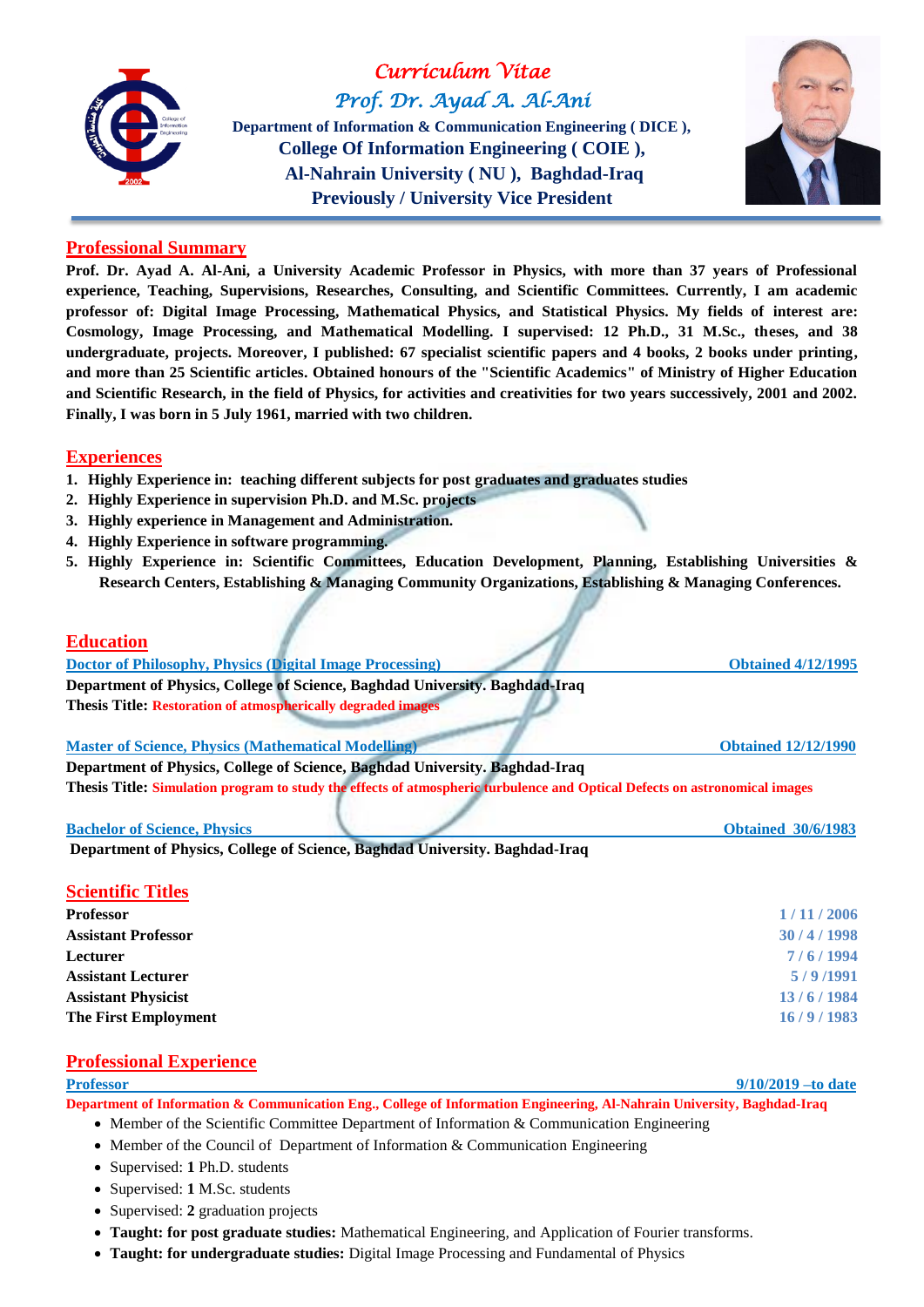**Department of Physics, College of Science, Al-Nahrain University, Baghdad-Iraq**

- Member of the Scientific Committee Department of Physics
- Member of the Council of Department of Physics
- Supervised: **7** Ph.D. students
- Supervised: **12** M.Sc. students
- Supervised: 12 graduation projects
- **Taught: for post graduate studies:** Digital Image Processing, Fourier Optics, Statistical Optics, Mathematical Physics, statistical Physics, Application of Fourier transforms, Mathematical Modelling, Astrophysics, and Space-Time Geometry.
- **Taught: for undergraduate studies:** Optics, Mathematical Physics, and Thermodynamics.

### **Assistant Professor 28/12/2003 – 31/10/2006**

**Department of Physics, College of Science, Al-Nahrain University, Baghdad-Iraq**

- Member of the Scientific Committee Department of Physics
- Member of the Council of Department of Physics
- Supervised:1 Ph.D. students
- Supervised: **5** M.Sc. students
- Supervised: **6** graduation projects
- **Taught: for post graduate studies:** Fourier Optics, Mathematical Physics, and Statistical Physics.
- **Taught: for undergraduate studies:** Mathematical Physics and Thermodynamics.

### **Assistant Professor 30/4/1998 – 27/12/2003**

**Department of Space and Astronomy, College of Science, Baghdad University, Baghdad-Iraq**

- Chairman of The Scientific Committee Department of Physics
- Chairman of the Council of Department of Physics
- Supervised: **5** Ph.D. students
- Supervised: **14** M.Sc. students
- Supervised: 12 graduation projects
- **Taught: for post graduate studies:** Digital Image Processing, Astrophysics, Fourier Optics, and Mathematical Physics.
- **Taught: for undergraduate studies:** Digital Image Processing, Optics, and Numerical Analysis.

**Department of Physics, College of Science, Baghdad University, Baghdad-Iraq**

- Supervised: **4** graduation projects
- **Taught: for undergraduate studies:** Optics, Mathematical Physics, Mathematics, and Physics of the Waves, Computer Programming, and Numerical Analysis.
- Supervisor of Numerical Analysis Laboratory.

### **Assistant Lecturer 5/9/1991–6/6/1994**

**Department of Physics, College of Science, Baghdad University, Baghdad-Iraq**

 **Taught: for undergraduate studies:** Numerical analysis laboratory, General physics laboratory, and Computer laboratory.

**Department of Physics, College of Science, Baghdad University, Baghdad-Iraq**

## **Ministry of Higher Education &Scientific Research, Baghdad-Iraq**

### **Assistant Physicist 13/6/ 1984–2/1/1990**

**Astronomy and Space Research Center / Scientific Research Council, Baghdad-Iraq**

- A training course in Zeiss company-West Germany including: UBVRI-photometer, IR-Photometer, Guiding Telescope and Coud'- Echelle Spectrograph, Cassegrain spectrograph.
- Staff member Instrumentation Unit / Iraqi National Astronomical Observatory.

### **Lecturer 7/6/1994– 9/4/1998**

**Assistant Physicist 24/10/1990– 4/9/1991**

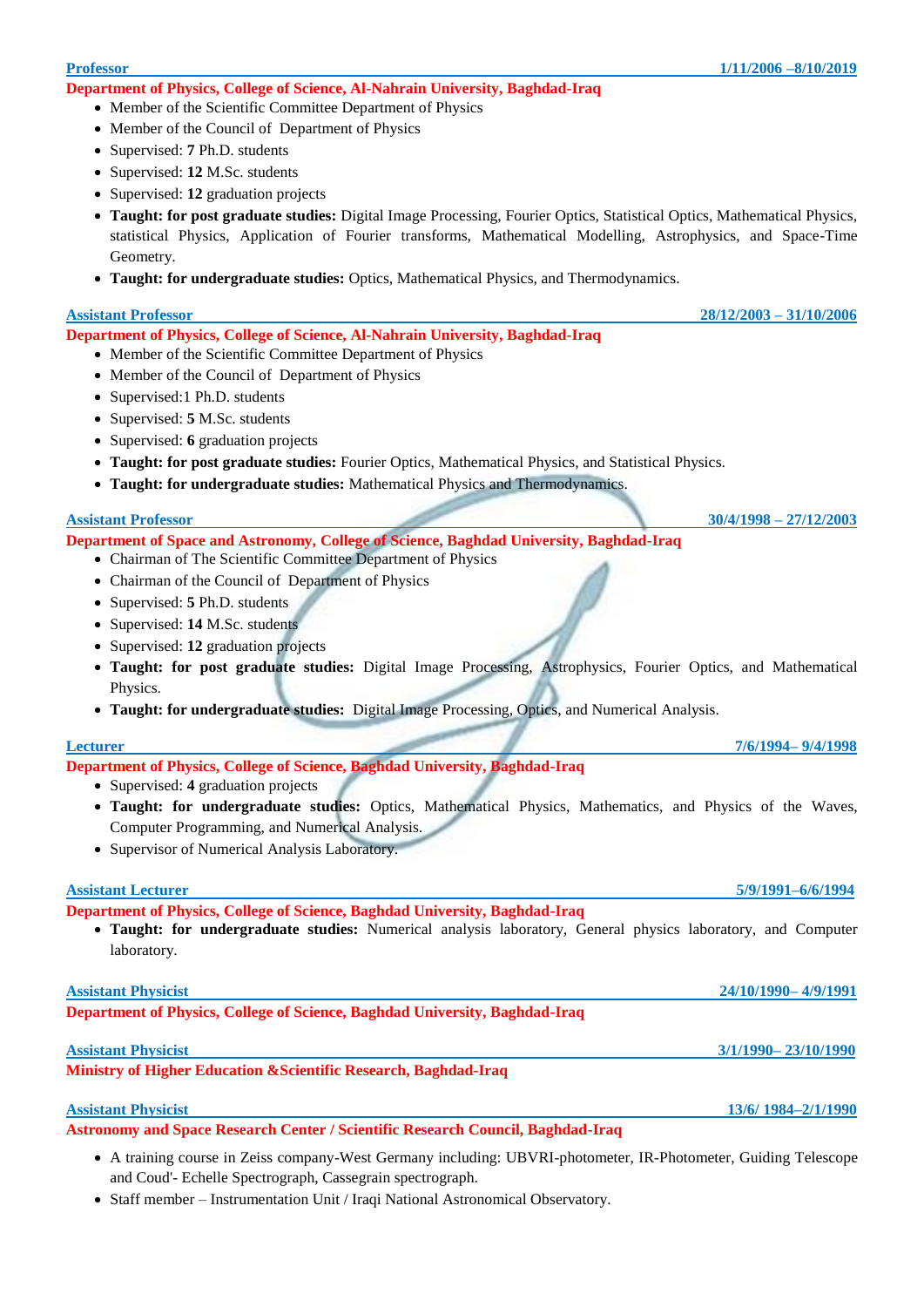# **Field of Interest**

**Digital image processing, Statistical Physics, Mathematical Physics and Modelling, and Cosmology.**

| <b>Administration Positions</b>                                           |                       |
|---------------------------------------------------------------------------|-----------------------|
| <b>University Vice President of administrative affairs</b>                | 28/12/2003-30/10/2004 |
| Al-Nahrain University, Baghdad - Iraq                                     |                       |
| Deputy Dean of post graduate studies and scientific research              | 15/1/2002-1/6/2003    |
| College of Science, Baghdad University, Baghdad - Iraq                    |                       |
| <b>Head of Space and Astronomy Department</b>                             | 10/11/1999-28/7/2003  |
| College of Science, Baghdad University, Baghdad - Iraq                    |                       |
| Academic responsible for post graduate studies                            | $2/5/1998 - 1/9/2003$ |
| Department of Space and Astronomy, College of Science, Baghdad University |                       |
| Academic responsible for post graduate studies                            | $1/3/1996 - 1/5/1998$ |
| Department of Physics, College of Science, Baghdad University             |                       |

# **Awards**

**Obtained honours of the "Scientific Academics" of Ministry of Higher Education and Scientific Research, in the field of Physics, for activities and creativities for two years successively, 2001 and 2002.**

## **Associations and Unions**

- **1. Establishment Member and Board Member of the Association University Lecturers.**
- **2. Establishment Member and Board Member of Quality Education and Academic Accreditation Scientific Society.**
- **3. Establishment Member and Board Member of Afkar Center for Strategic Studies and Development.**
- **4. Member of Iraqi Academic Syndicate.**
- **5. Member of Scientific and Cultural Forum in Falluja.**
- **6. Member of Arabic Union of Astronomy and Space Sciences.**
- **7. Member of Iraqi Association for Physicists and Mathematics.**
- **8. Member of Arabic Union for Physicists and Mathematics.**
- **9. President of Nida'a Al-Hurriya Center for Development and capacity Building**

# **Membership in Journals**

- **1. Member of the Editorial Board of the Journal of Faculty of Science / Al-Nahrain University.**
- **2. Member of the Editorial Board of the Iraqi Journal of Industrial Research / Industrial Research and Development Authority / Ministry of Industry and Minerals.**
- **3. Member of the editorial board of the QEAAS Journal of Management Science and Governance / issued by Quality Education and Academic Accreditation Scientific Society.**
- **4. Member of the Advisory Committee of the Journal of the Association of Arab Universities for Basic and Applied Science Universities/ Bahrain (JAAUBAS).**
- **5. Member of the Advisory Committee for the Journal of Nida'a Al-Hurryah for Training and Human Development.**
- **6. Reviewer of Indian Journal of Physics, INJP - D – 19 - 00255**

### **Membership in Institutions**

- **1. Representative of Al-Nahrain University in the Research and Development Authority / Ministry of Industry and Minerals**
- **2. Member of the team work of Al-Nahrain University in the General Company for Mining Industries / Ibn Sina Factory / Ministry of Industry and Minerals**
- **3. A representative of the University of Nahrain in the Council of Advisors / Council of Ministers / in the workshop on the development of private higher education.**
- **4. Member of the Higher Scientific Council for Continuing Education at the Presidency of Al-Nahrain University**

# **Summary Teaching Courses**

**1. Postgraduate Studies**

**Mathematical Physics, Statistical Physics, Digital Image Processing, Fourier Optics, Statistical Optics, Astrophysics, Space-Time Geometry, Numerical Analysis, Mathematical Modelling, and Application of Fourier Transform**

**2. Undergraduate Studies**

**Mathematical Physics, Mathematics, Thermodynamics, Optics, Physics of the Waves, Computer Programming, Numerical Analysis**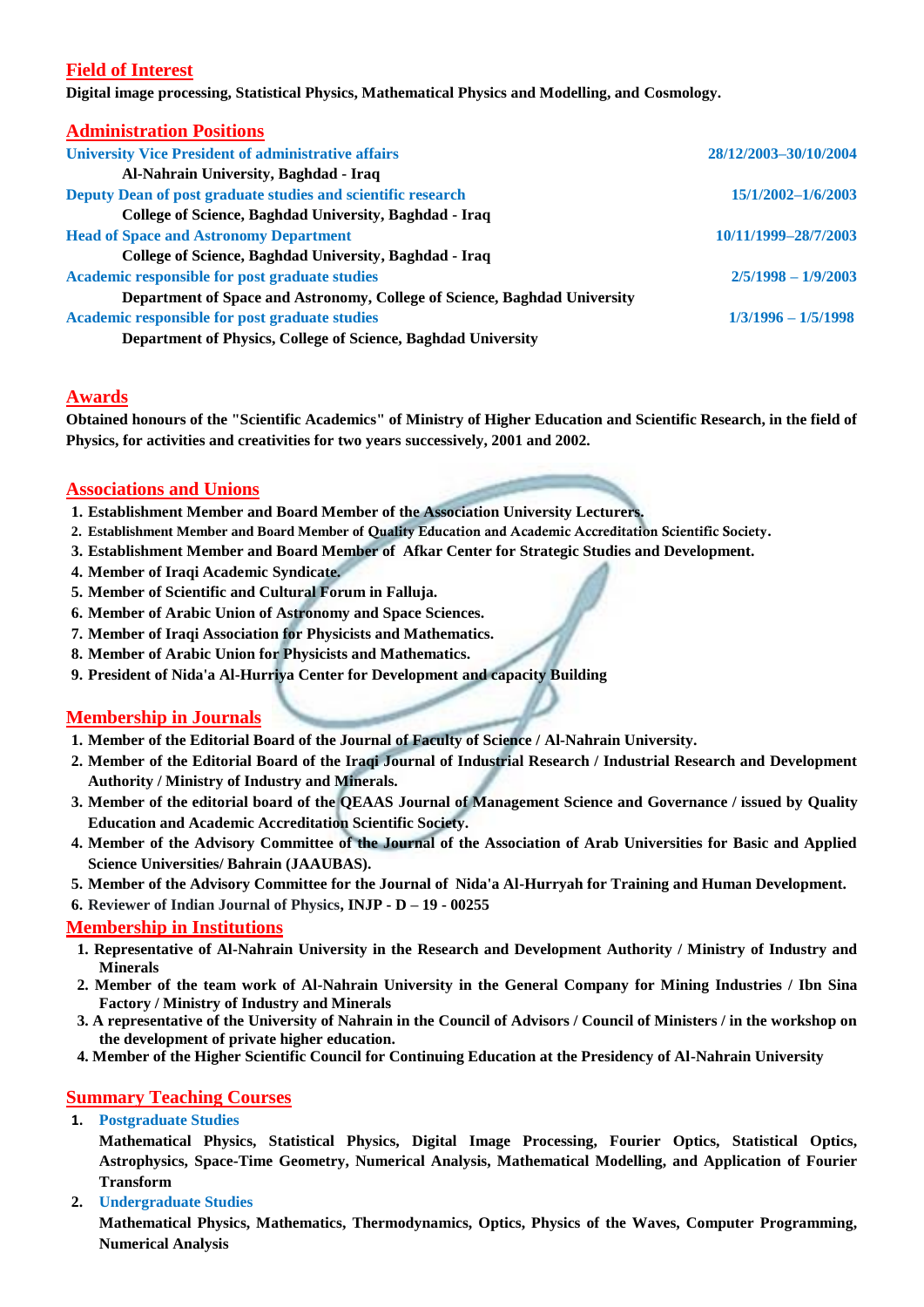# **Books Publications**

- **1. A Simplified Model for HF radio Wave Propagation of Middle East Region, Khalid A. Hadi, Loay E. George, and Ayad A. Al-Ani Space Physics, Verlag Publisher, Scholar's Pres, Herstellung: siehe letzte Seite, Deutschland – Germany, ISBN: 978-3- 639-66126-2 / copyright © 2014 OmniScriptum GmbH & Co. KG**
- **2. Wind Energy- The Mathematical and Statistical Basis Firas A. Hadi, Ayad A. Al-Ani, and Mohammed A. Saleh, Verlag Publisher, LAP LAMPERT Academic Publishing, Herstellung: siehe letzte Seite, Deutschland – Germany, ISBN : 978-3-659-69677-0copyright © 2015 OmniScriptum GmbH & Co. KG**
- **3. Relativistic Properties for Atoms in Group 15 Bilal Jasim and Ayad A. Al-Ani, Verlag Publisher, LAP LAMPERT Academic Publishing, Herstellung: siehe letzte Seite, Deutschland – Germany, ISBN : 978-3-330-00049-0- copyright © 2016 OmniScriptum GmbH & Co. KG**
- **4. Restoration of Digital Images Using an Iterative Tikhonov-Miller Filter Hala K. Hassan and Ayad A. Al-Ani Verlag Publisher, LAP LAMPERT Academic Publishing, Herstellung: siehe letzte Seite, Deutschland – Germany, ISBN : 978-3-330-08266-3- copyright © 2017 OmniScriptum GmbH & Co. KG**
- **5. Philosophy and Physics of the Black-Holes, Ayad A. Al-Ani, In Printing 6. Physics of the Neutron Stars, Ayad A. Al-Ani, In Printing**
- 

## **University Committees**

- **1. Decision of the main seminar session of the workshop on the development of higher education, which was established by the Council of Ministers / Advisory Counsellors on 4 May 2019**
- **2. Member of the drafting committee of the workshop on the development of higher education, which was established by the Council of Ministers on May 4, 2019**
- **3. Member of the Scientific Council for Planning and Supervision of Continuing Education Affairs / Al-Nahrain University**
- **4. Chairman of the research group " Digital Image Processing and Astrophysics Group " / Department of Physics / College of Science / Al-Nahrain University**
- **5. Member of Promotion Committee / College of Science / Nahrain University**
- **6. Member of the objections committee for central promotions / Nahrain University**
- **7. Member of the university committee to standardize procedures for Examine the postgraduate thesis / letters / Nahrain University**
- **8. Member of the ministerial committee to evaluate the recommendations of conferences and seminars held by the Ministry of Higher Education**
- **9. Member of the university committee for evaluation and testing of graduates of Ukrainian universities**
- **10. Member of developing the curriculum of physics sciences in the College of Science / University of Nahrain**
- **11. Member of the Board of Nahrain University**
- **12. Rapporteur of the Council of the University of Nahrain**
- **13. Member of the State Consultative Council for the establishment of the Astronomical Observatory**
- **14. Chairman of the Committee for the Development of Astronomy and Space Science Research Unit at the College of Science**
- **15. Chairman of the Committee for the Development Centers of Space Observatories in Iraq**
- **16. Chairman of the Committee to develop Departments of space and astronomy science in Iraqi universities**
- **17. Chairman of the Rehabilitation Committee of the Iraqi National Astronomical Observatory**
- **18. Chairman of the Rehabilitation Committee of the Al-Battani Astronomical Observatory**
- **19. Chairman of the Committee for the establishment of a College of Astronomy and Space**
- **20. Member of the Committee for the purchase of equipment for the Department of Space and Astronomy / College of Science**
- **21. Chairman of the site selection committee for the establishment of the Iraqi Astronomical Observatory**
- **22. Chairman of the committees on the curricula of space and astronomy**
- **23. Member of the Committee for the Development of the Department of Space Science and Astronomy at the College of Science**
- **24. Member of the Iraqi National Astronomical Observatory**
- **25. Member of the Astronomical Observatory of Al-Battani**

# **Emails:**

**[drayadalani61@yahoo.com](mailto:drayadalani61@yahoo.com) [drayadalani@gmail.com](mailto:drayadalani@gmail.com) [ayad.abdulaziz@coie-nahrain.edu.iq](mailto:ayad.abdulaziz@coie-nahrain.edu.iq) ayadalni@qeaas.org <https://orcid.org/0000-0002-2932-8670> [https://www.researchgate.net/profile/Ayad\\_Al-Ani](https://www.researchgate.net/profile/Ayad_Al-Ani) <http://scholar.google.com/citations?user=I3LSc-gAAAAJ&hl=en>**

# **Mobile:**

**+964-7707976601 +964-7901377181 +964-750810175**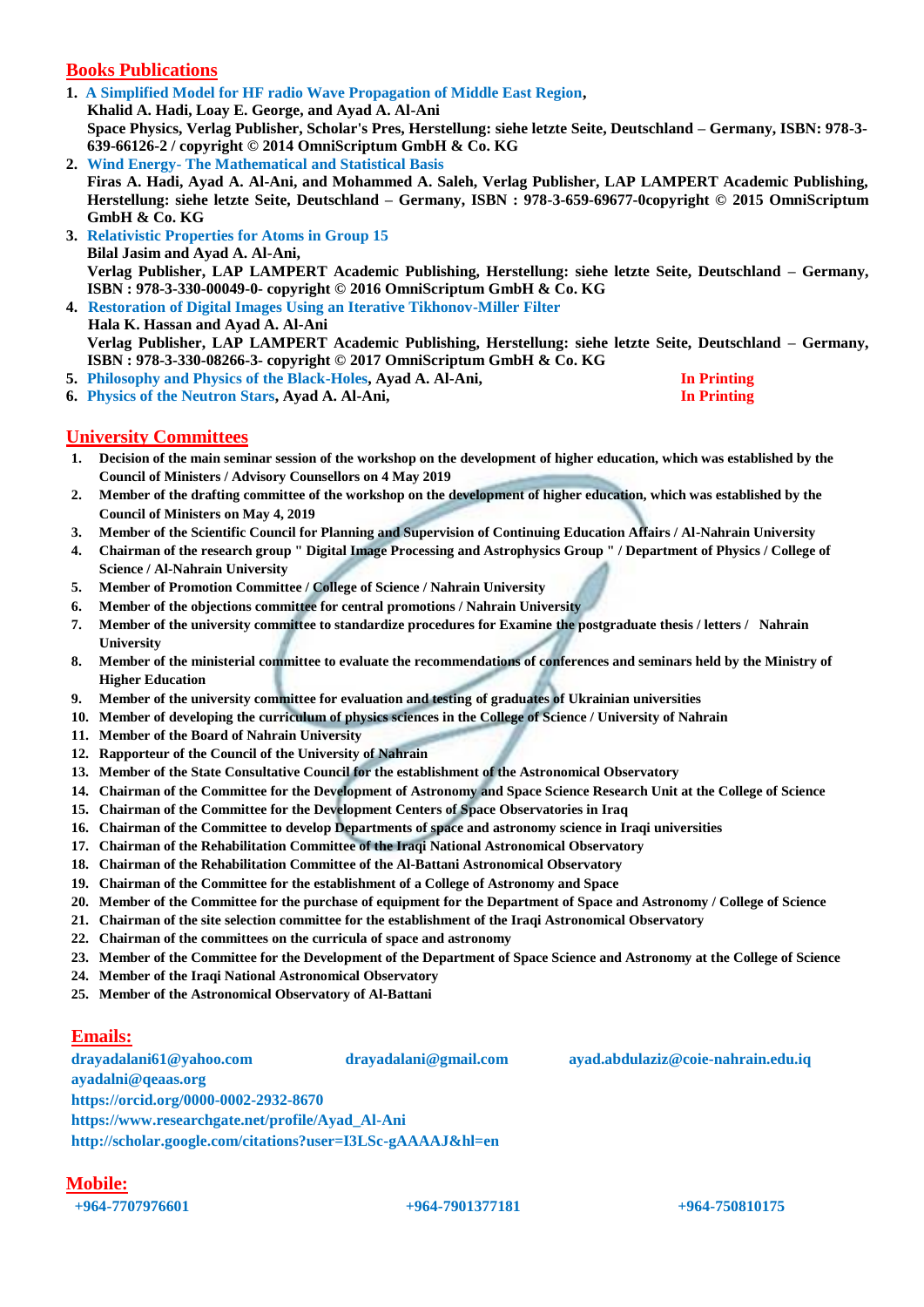# **Academic Supervision**

## **Ph. D. THESES:**

- **1. Analyzing Activities and Recognizing Abnormal Event for Human Object Detection**
- **2. Iris Recognition Using Principal Component Analysis and Independent Component Analysis techniques.**
- **3. Relativistic Hartree-Fock Computations of Group 15 Atoms and Some Diatomic Molecules.**
- **4. Constructing a Mathematical-Statistical Model of Wind Potential in Iraq Using Different Weibull Distribution Functions**
- **5. Statistical Mechanics & Thermodynamics properties of Bose-Einstein Condensation in Fractal Media.**
- **6. Design and implementation of location determination system by using sound.**
- **7. Propagation of Laser beam Through Thermally Induced Turbulence.**
- **8. Ray Trace Algorithms for Evaluating and optimizing the performance of All-Reflecting Astronomical Telescope.**
- **9. Formulation of Theoretical models for star Distribution in Galaxies.**
- **10. Analytical Study for International Model for Long-Distance Radio waves Propagation.**
- **11. Effect of Thermally Turbulent Arial path on Laser Propagation and Image Characteristics.**
- **12. Anomalous Diffusion in Pulsar Atmosphere.**
- **13. Theoretical Microbial Models for interstellar grains.**

### **M. Sc. THESES**

- **1. Image Retrieval Based On Discrete Curve-let Transform**
- **2. Restoration of the Degraded Image using Blind deconvolution Algorithm**
- **3. Theoretical Imaging Model Through an Optical Defects And Inhomogeneous Optical Medium**
- **4. Study The Effects of Regularization Parameters within non-Blind Deconvolution algorithm.**
- **5. Image Retrieval Using Mead's algorithm.**
- **6. Image Restoration Using an iterative method.**
- **7.** On the Chromatic Field Aberration of Magnetic Lenses With a Fields of the Form  $B(z) \propto z^{-n}$ , n=2,3.
- **8. Simulation of acousto-optic device for photonic system.**
- **9. High Hiding Rate Image Steganography System Based on Affiant Transform and LSB Method.**
- **10. Band Ratios and indices of multispectral satellite images for classification accuracy.**
- **11. Image Restoration Using Modified Iterative Techniques.**
- **12. A computational investigation on the effect of lens material on the aberration of an Infrared optical system.**
- **13. Analytical study for strong and micro-lensing in some Gravitational lensing system.**
- **14. Cosmological Applications of Gravitational Lensing.**
- **15. Effects of turbulence on low orbit satellite parameters.**
- **16. Modified Centring Algorithms for Astronomical Images.**
- **17. Analytical study for thermal images processing techniques used for targets detection.**
- **18. Targets Detection Using Sound Processing Techniques.**
- **19. Mathematical Models for Determining the Charge Distribution in Ionosphere Region.**
- **20. Effect of F2 layer on HF communication far meters.**
- **21. Design and construction of near IR hazer beam diagnosing and analysing system.**
- **22. Sectional form Determination for Gregorian's Telescope.**
- **23. Analytical Study for Locations determination methods for moving objects.**
- **24. Analytical Studies for Geometrical Formation methods.**
- **25. Image Deblurring Using polynomial Transform.**
- **26. Maximum a Posteriori Filter For restoration Speckle Images.**
- **27. English Characters Recognition using Co-Occurrence and moments criteria.**
- **28. Sharpening Digital Images by using Polynomial Transform.**
- **29. Estimation of Uniform parameter and Image Restoration.**
- **30. Segmentation and Classification of Digital Images.**
- **31. Studying the flooded Area by Principal Component Analysis of Multi Temporal Landsat Thematic Mapper Data.**
- **32. Linear Digital restoration filters.**
- **33. An Adaptive Iterative image restoration techniques.**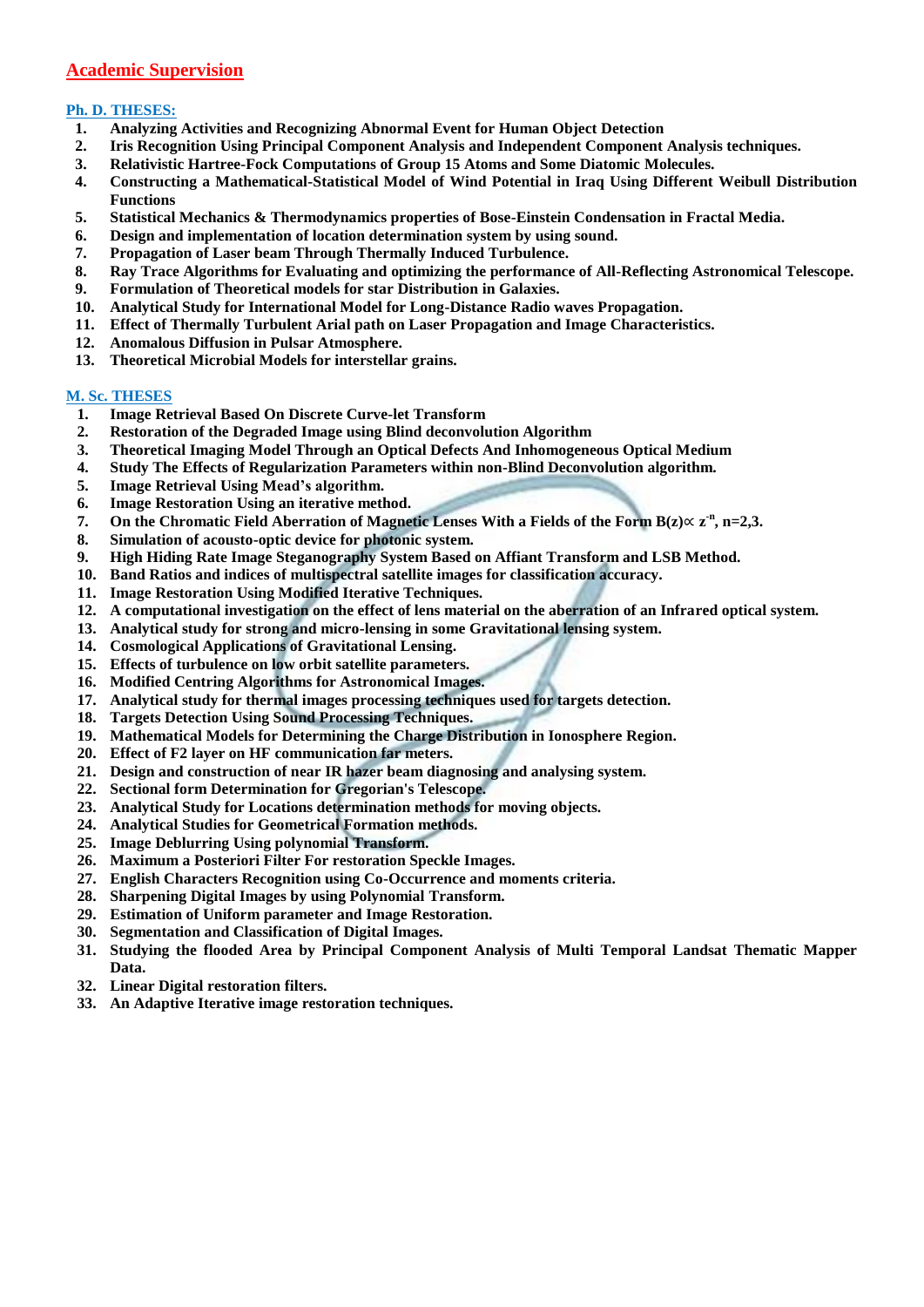### **Publications**

- **1- A. A. Al-Ani and A. H. Sheer, Images Reconstruction Using Modified Regularizing Iterative Filter, To be Published**
- **2- Hassan H. and Ayad A. Al-Ani Study the effects of short – and long – exposure imaging in case of incoherent Fraunhofer diffraction pattern, To be Published**
- **3- Ahmad K. Ahmad, Ayad A. Al-Ani, and Marwa K. Mustafa, Simulation of Acousto-Optic Modulation Using Glass,**  Germanium and Tellurium-Oxide Materials, 2<sup>nd</sup> International Conference in Physical science & Advanced Materials: **23-25 October 2020 Istanbul/ Turkey.**
- **4- Hassan H. and Ayad A. Al-Ani, Qualitative and Quantitative Study of the Effect of Spherical Aberration on Optical System in case of Coherent and Incoherent Illumination, Iraqi Journal of Science, Baghdad University, Vol. (a), pp. (), 2020**
- **5- Hassan H. and Ayad A. Al-Ani, Comparison Study between Fraunhofer and Fresnel Diffraction in case of Coherent and incoherent Illumination, Al-Nahrain Journal of Science (ANJS), Vol.23 (2 ), June, 2020 pp. ( 39-43 ).**
- **6- A. A. Al-Ani , Y. A. Jasim, and L.A. Al-Ani, and**
- **7- Laith A. Al-Ani, Ayad A. Al-Ani, Yasir A. Jasim, Automated Iris Recognition Using Whitens Independent Component Analysis, (WICA), (CCIT 2019) , University of Anbar, 24-25 April 2019, REVISTA AUS 26-2 / DOI: 10.4206 / aus . 2019 . n26.2.15 [/ www.ausrevista.com/](http://www.ausrevista.com/) editor@ausrevista.com**
- **8- Y. A. Jasim, L.A. Al-Ani, and A. A. Al-Ani, Iris Recognition Using Principle Component Analysis, Acceptable and Represented in 1st Annual International Conference for Information and Science "AICIS", IEEE recorded No. 46152, 19-21 Nov. 2018, Fallujah University, Iraq.**
- **9- A. H. Sheer and A. A. Al-Ani, The Effect of Regularization Parameter within non-Blind Restoration Algorithm using Modified Iterative wiener Filter For Medical Images, Acceptable and Represented in 1st Annual International Conference for Information and Science "AICIS", IEEE recorded No. 46152, 19-21 Nov. 2018, Fallujah University, Iraq.**
- **10- A. A. Al-Ani, Mohammed S. Mahdi, and Sally. A. Al-Rubaie, Color Image Restoration using Iterative Mead's Filter, J. of Al-Nahrain University-Science Vol. 21, December, pp 83-93 (2018)**
- **11- A. A. Al-Ani, Mohammed S. Mahdi, and Sally A. Al-Rubaie, J. of Al-Nahrain University-Science**
- **12- A. A. Al-Ani, Mohammed S. Mahdi, and Sally A. Al-Rubaie, Digital Images Retrieval Using Iterative Technique, International Research Journal of Advanced Engineering and Science ( IRJAES), ISSN (Online) 2455-9024 pp.90-95 (2018)**
- **13- A. A. Al-Ani, Mohammed S. Mahdi, and Sally. A. Al-Rubaie, Review of linear image degradation and image restoration technique, Asian Journal of Computer Science Engineering (AJCSE) [www.ajcse.info,](http://www.ajcse.info/) pp5-14 (2018)**
- **السياسات المستقبلية للتعليم العالي والبحث العلمي في العراق في ضوء أهداف التنمية المستدامة ,Ani-Al .A .A and aed'Sa .M .O Ihsan 14- ) 2018( . pp تركيا ، المجال الثالث مؤتمر الهندسة القيمية والسياسات ، المؤتمر الدولي القيمي الثاني**
- **ورقة جاهزية جامعة الفلوجة لالعتماد وضمان الجودة وفق معايير اتحاد الجامعات العربية: حالة ,Ani-Al .A .A and Noori-Al .H .A Salam Abdul 15- 2107 December 13-14 , المؤتمر األول للجودة في التربية والتعليم العالي في العراق , دراسية**
- **16- A. A. Al-Ani and Hala K Al-Kazi, Image Restoration Using Modified Iterative Tikhonov-Miller Algorithm, International Journal of Scientific and Engineering Research, Vol. 7, Issue 12, January 2017 1243 ISSN 2229-5518**
- **17- A. A. Al-Ani and Hala K. Hadi, Restoration of Digital Images Using an Iterative Filter Algorithm, Iraqi Journal of Science, 2017, Vol. 58 No. 18 pp.: 377-387 DOI: 10.24996. ijs. Feb. 2017.58.1B.20**
- **18- B. K. Al-Mashadany, A. A. Al-Ani, and S. N. Abood, Using Gaussian Basis-Set and with Gaussian Nuclear Charge Distribution to Solve Dirac-Hartree-Fock Equation for <sup>83</sup>Bi - Atom, J. of Al-Nahrain University-Science Vol.19 (30, September, 2016, pp.70-76**
- **19- B. K. Al-Mashadany, A. A. Al-Ani, and S. N. Abood , Correction Four-Component Dirac-Columb using Gaussian Basis-Set and Gaussian Model Distribution for Super Heavy Element (Z=115), Iraqi Journal of Applied Physics, Vol. (12) Issue (1) January-March 2016 pp. 17-21**
- **20- A. A. Al-Ani, M. A. Saleh, F.A. Hadi, and R. A. Abdul Wahab, Weibull Parameters and Wind Power Assessment for three Locations in Iraq, Iraqi J. of Science -Baghdad University, Vol.55 No. B2 pp.729-740 (2014)**
- **21- M. A. Saleh, A. A. Al-Ani, and F.A. Hadi, Ambient Turbulence Intensity Calculation for Al-Nasiriyah Province in Iraq, Iraqi Journal of Science, , Vol 55, No.2A, pp:561-571 (2014)**
- **الجامعة العراقية للمدة من 8 , المؤتمر الدولي " اإلسهام الحضاري إلعالم العراق في القرن العشرين , عالم الفيزياء النظرية عبد الجبار عبد هللا ,Ani-Al .A .A 22- 2014 / 1 / 9 –**
- **23- Khalid A. Hadi, Loay A. George, and A. A. Al-Ani, A Simplified Model for HF Radio Wave Propagation for Middle East Region, International Journal of Physics and Astronomy, ISSN: 2051-6851, Vol. 27 Issue. 1, March, pp.1129-1135, Impact factor: 2.119. (2014 )**
- **24- Khalid A. Hadi, Loay A. George, and Ayad A. Al-Ani , Analytical Study for an International Model of Long Distance Radio Wave Propagation, International Journal of Enhanced Research in Science Technology and Engineering, ISSN : 2319 -7463, Vol. 3, Issue 3, March, pp. 417-426, Impact factor : 1.252, (2014)**
- **25- A. A. Al-Ani, M. S. Ahmed and M. S. Yousif, Design and Construct a Beam Profile of Near IR Laser Based on CCD Camera, J. of Al-Nahrain University-Science Vol.17 (1), March, pp.82-88 (2014)**
- **26- Bahaa A. H. Jawad, A. A. Al-Ani, and Oday A. Hussein, The Chromatic Field Aberration of Monopole, Dipole and Quadrupole Magnetic Lenses, Asian Transactions on Fundamentals of Electronics, Communication and Multimedia, Vol.(2), Issue 03 pp.12-17July (2012)**
- **27- A. K. Ahmed and A. A. Al-Ani, Application of Strong-Lensing for some Gravitational Lenses, J. of Al-Nahrain University-Science Vol.10(2), December, pp.73-76 (2008)**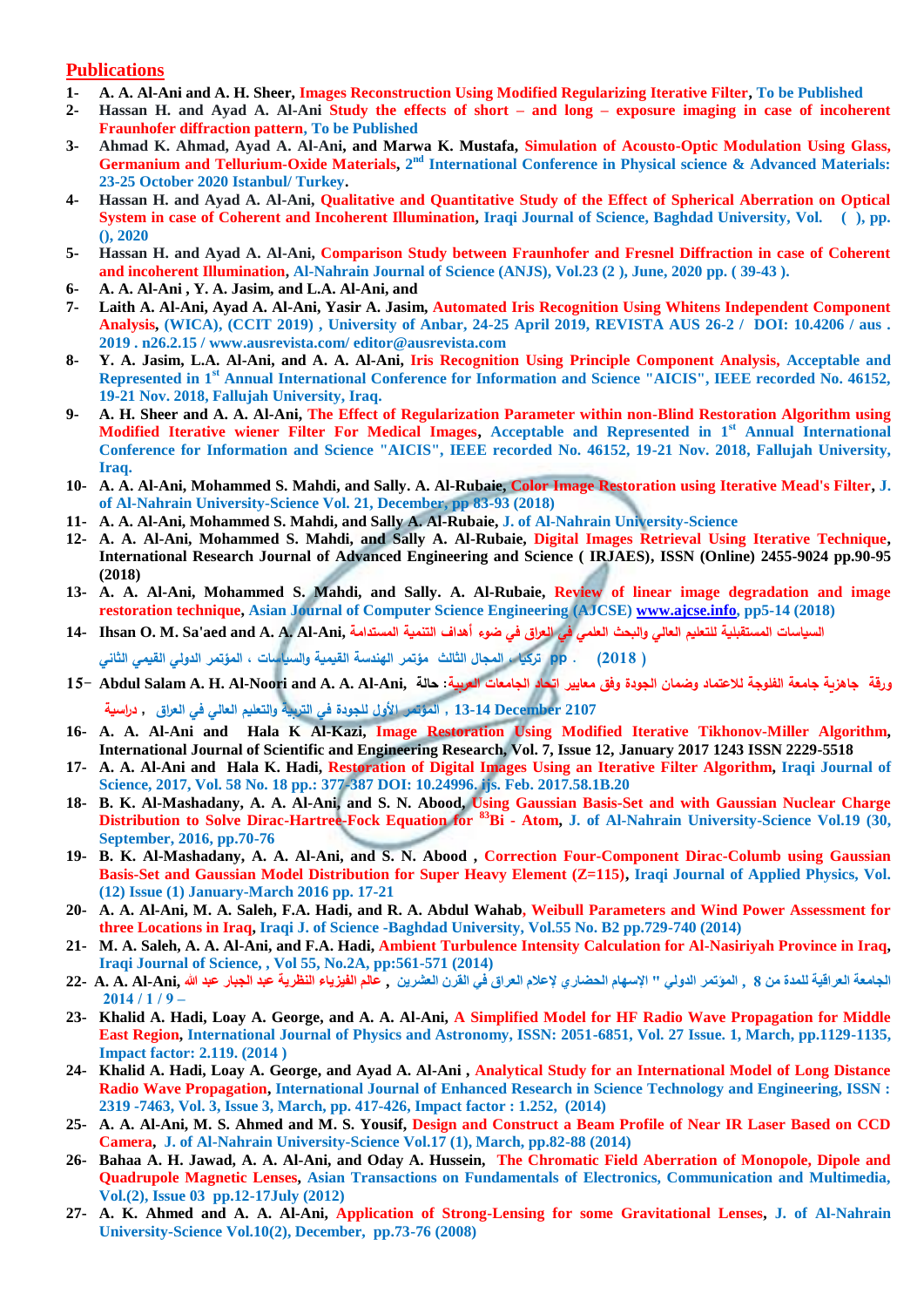- **28- A. A. Al-Ani, Reconstruction of Satellite Images using modified Statistical Iterative Technique, J. of Al-Nahrain University-Science Vol.10 (2), June, pp.60-72 (2007)**
- **29- H. F. Al-Baldawi and A. A. Al-Ani, A Computational investigation of Lens Material of An Infrared Optical System, J. of Al-Nahrain University-Science Vol.10 (2), June, pp.49-54 (2007)**
- **30- A. M. Al-Ani, A. A. Al-Ani, and M. A. Saleh., Determination of the Hubble constant in the presence of Shear and non-Isothermal Models , J. of Al-Nahrain University-Science Vol.9 (2) Dec. pp.111-115 (2006**
- **31- A. A. Al-Ani, Restoration of Astronomical images Using an adaptive Iterative Wiener Filter , J. of Al-Nahrain University-Science Vol.8 (2) , pp.75-79 (2006)**
- **32- A. A. Al-Ani, An adaptive iterative image restoration Using Projection onto convex Sets method, The fourth Saudi Technical Conference and Exhibition, Vol. IV, pp.272-278, (2006)**
- **33- W. R. Al-Azawi, A. Talib, and A. A. Al-Ani, The effects on the perception of a thermal image by a human observer, ATTI Delta, Fondazione Giorgio Ronchi", Scienza Delta Vision, ANNO LX. No.3, pp.475-484 (2005)**
- **34- L. A. Al-Ani, A. A. Al-Ani and A H. Ali, Monitoring the flooded areas by principal Component analysis of multitemporal Land-sat thematic Mapper Images. J. of Al-Nahrain University, vol.7, No.1, pp.134-138, (2004).**
- **35- S. K. J. Al-Ani, A. A. Al-Ani, and S.R. Al-.Ani, Enhancement blurred Images by Using Conventional Filters, Iraqi J. of Science Vol.45E, No.1, pp.88-106 (2004)**
- **36- A. A. Al-Ani, L. A. Jorj and I. K. Ugeib, Analytical Study For Geometrical Enlarge Transform Using Lagrange and Cubic Spline Interpolation, J. of Science and engineering, vol.3, pp.45-51, (2003)**
- **37- A. A. Al-Ani, Design New Filter for Linear Image Restoration, Iraqi J. of Science Vol.44 E, No.1, pp114-129 (2003)**
- **38- L. K. Abood, A. A. Al-Ani, and R N. Hassan, Estimation of Optimal Location of signal Source using Modified optimization method, Iraqi J. of Science Vol.44 E, No.1, pp130-145 (2003)**
- **39- L K. Abood, A. A. Al-Ani, and F. A. Hadi, Deblurring Digital Images using Hermit Polynomial approximation, Iraqi J. of Science Vol.44 E, No.1, pp 100-113 (2003)**
- **40- A. A. Al-Ani, An Adaptive Edge Detection T**
- **41- echniques for Simulated SAR Images Smoothed by Median Filter, Iraqi J. of Science Vol.43 E No.1 pp.1-13 (2002)**
- **42- N. Isamat, L. A. Al-Ani and A. A. Al-Ani, Image Segmentation Using Modified Split and merge Method, 2 nd scientific conference, College of Science, University of Baghdad, (22-24) march (1999).**
- **43- S. M. Ali, A. A. Al-Ani, and S. J. Al-Amri, Maximum a Posteriori technique For Smoothing Simulated SAR Images, Iraqi J. of Science Vol.43 E No.1 pp.50-65 (2002).**
- **44- A. A. Al-Ani and S. D. Al-Bayaty, Estimation of Uniform Blur and Noise Parameters, Iraqi J. of Science Vol.43E No.1 pp.91-103 (2002)**
- **45- N. L. Jabir, M. A. Saed and A. A. Al-Ani, Analysis of the Diffuse Interstellar Bands, Extinction and Linear Polarization of HD2905 (-CASSIOPEIAE). Iraqi J. of Science Vol.42E, No.2 (2001).**
- **46- A. A. Al-Ani, S.K.J. Al-Ani and S. R. H. Al-Ani, Image Sharpening Using Polynomial Transform Filters, Iraqi J. of Science Vol.42E No.2 pp.139-158 (2001)**
- **47- M. A. Saed, N.L. Jabir, and A. A. Al-Ani, Infrared Interstellar Extinction and Optical Linear Polarization of Star Lights. Iraqi J. of Science Vol.42E No.2 pp.50-68 (2001)**
- **48- S .M. Ali, A. A. Al-Ani, and E F. Khanjar, An Adaptive Iterative Technique for Image Restoration, Iraqi J. of Science Vol.42E No.2 pp.24-35 (2001).**
- **49- A. A. Al-Ani, Image Restoration Using Modified Iterated Wiener and Homomorphic Filters, Iraqi J. of Science Vol.42E No.2 pp.1-23 (2001)**
- **50- A. H AL-Muhamadi and A. A. Al-Ani, The Relation Between The factors of Probability for the Crescent Moon Visibility. Iraqi J. of Science Vol.42E No.1 pp.56-68 (2001)**
- **51- A. A. Al-Ani, M. A. Saed and N. L. Jabir, Analysis of the Diffuse Interstellar Bands Observations. Iraqi J. of Science Vol.41E No.1 pp.39-55 (2001)**
- **52- M. A. Saed, A. A. Al-Ani and N. L. Jabir, Microbial Model for interstellar Extinction and Linear Polarization of HD37903. Iraqi J. of Science Vol.41E No.1 pp.19-38 (2001)**
- **53- M. A. Saed, N. L. Jabir, and A. A. Al-Ani, Theoretical Microbial Model for interstellar grains in Large Magellanic Cloud. Iraqi J. of Science Vol.41E No.1 pp.1-18 (2001)**
- **54- A. A. Al-Ani and L. A. Al-Ani, Image Reconstruction For non Isoplanatic Degradations, J. of Saadam University, Vol.4 No.2 pp.119-130 (2000)**
- **55- A. A. Al-Ani, Estimation of Uniform Blur and noise parameters, International conference on Research Trends in Science and Technology (RTST 2000) Beirut, Lebanon, March 6-8, 2000 .**
- **56- A. A. Al-Ani and A.H AL- Muhamadi, Maximum Entropy method as a smoothing technique. Iraqi J. of Science Vol.41C No.4 pp.1-16 (2000).**
- 57- A. A. Al-Ani, Image Restoration For non Isoplanatic Degradations, 2<sup>nd</sup> conference for College of Science, (13-14) Nov. **1999, Philadelphia University, Jordan**
- **58- A. A. Al-Ani, Atmospheric turbulence and spherical aberration effects on the resolving power of optical telescopes. Iraqi J. of Science Vol.41C No.3 pp.47-60 (2000)**
- **59- S. K. J. Al-Ani, A. A. Al-Ani, and A.A.K. Al-Luhebi, Linear Restoration Filter for non Linear Degradations, Iraqi J. of Science Vol. 41C No.2 pp.25-40 (2000)**
- **60- A. A. Al-Ani and S. K. Al-Ani, An adaptive Enhancement technique for Images Corrupted by Uncorrelated noise, Iraqi J. of Science Vol. 41C No.2 pp.41-53 (2000)**
- **61- A. A. Al-Ani and S. M. Ali, Atmospheric turbulence and defocusing effects on the resolving power of optical telescopes. J. College Education For Women, Vol.10 No.2 pp.259-269 (1999)**
- **62- A. A. Al-Ani, L. A. Al-Ani and S. M. Ali, Entropy as a measure of degradation effects. J. of Saadam University, Vol.2 No.1 pp.113-136 (1998)**